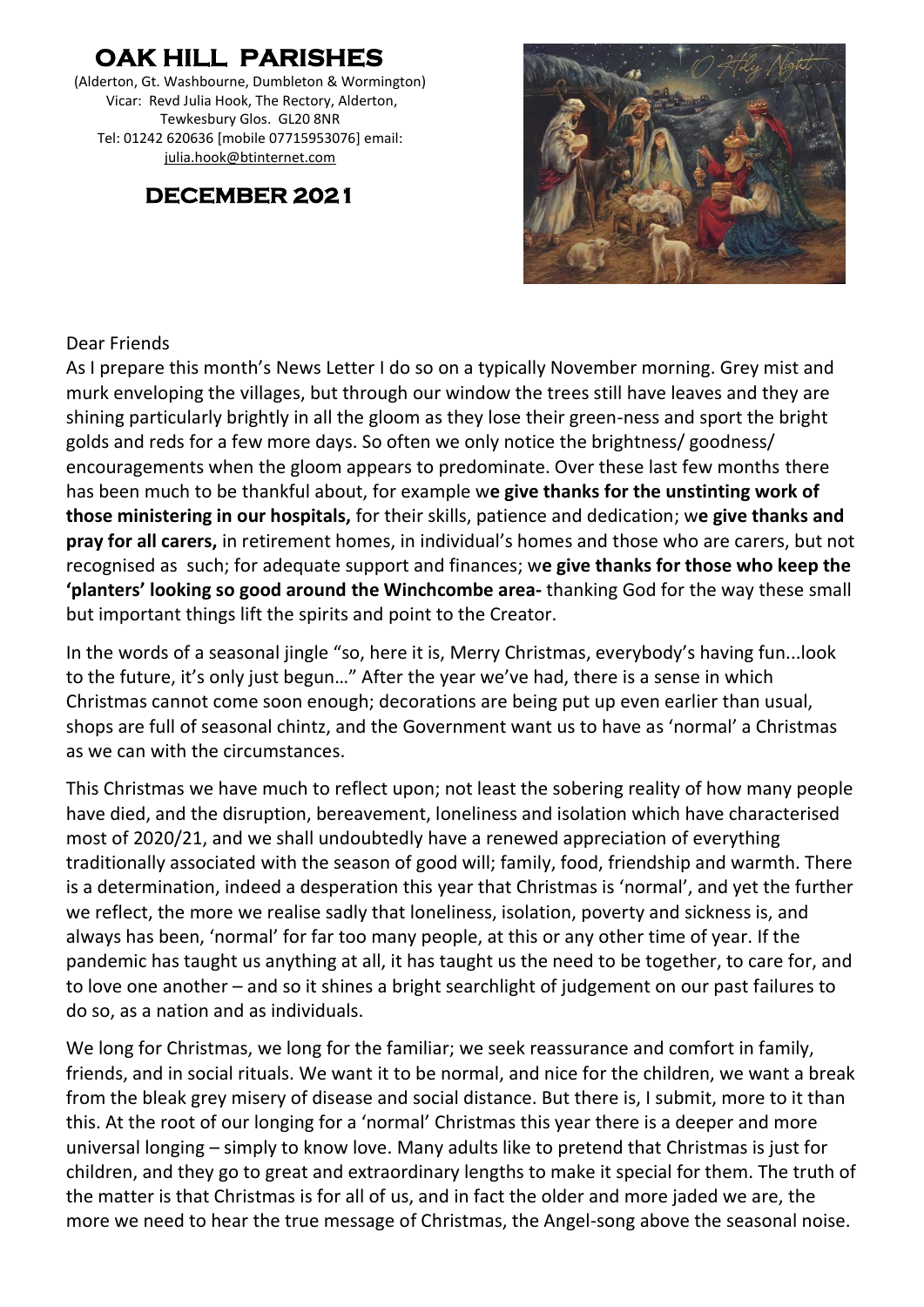The Christmas story proclaims **the birth of a love stronger than death**, not as an idea, but as a human child. Born in poverty, raised in obscurity, recognised for what he was only by other outsiders, and after a brief flourishing executed in his prime by the State. In this birth, in this life, in this death, and what happened afterwards, is to be found in the true meaning of Christmas, and indeed of life itself. "Look to the future, its only just begun"...

The truth of Christmas and the truth of Easter are one and the same. Love conquers, love wins. Love is at the heart of reality. The light of Jesus the Christ shines from the manger, from the Cross, and from the Empty Tomb. This transcendent light shines in the deepest darkness of our world, and the darkness cannot overcome it. So however normal, or abnormal your Christmas is this year, please know that you are not alone, know that you are loved; after all, the first Christmas was hardly 'normal' for Mary and Joseph, and baby Jesus!

Needless to say, as a church we send you our love through our News Letter. My Prayers for you all are a constant and my blessing for each of you personally at this time as we think of beginnings and ends, of birth and death; hope for the future and hope in the midst of much that seems to be changing all around us. May I take his opportunity to wish you all a Holy Advent, a wonderfully blessed Christmas, and a New Year of experiencing the wonders of God's love. Stay well and please do keep in touch. Love Julia x

# **ALDERTON**

**Saturday December 4th:** Christmas Fair in the Village Hall **2 – 4pm .** Do come and enjoy a variety of craft and food stalls, together with children's games and a visit from Father Christmas. There will be no entry fee this year. We would encourage everyone to wear a mask for your own and everyone's health. All the stall holders will be wearing masks.

**Christmas Services:** Sunday December 12th at **4pm** will be the combined Candlelit Carol Service and Christingle in Church. Please do join us to sing some carols in our lovely church where the collection will be for the Children's Society.

**Wednesday December 22nd at 4pm** – please come and enjoy some outdoor carol singing in the Churchyard. We would love the children to set up the Nativity scene for the blessing of the crib so do bring them along.

**CHRISTMAS DAY Saturday 25th: 10.30am** Family Communion in Church

**Church Bells:** there will be a special peal rung on bells of our Church Tower on Monday December 27<sup>th</sup> in the afternoon from 2.30pm by a band of visiting ringers from Worcestershire a lovely celebration of the Christmas season.

### **GREAT WASHBOURNE**

Thank you to all who turned in their Little Loose Change Boxes at the coffee morning at the beginning of November, your continued support is much appreciated. If you don't have a box and would like one, please speak to Jane Kent.

We will be holding a **Carol Singing and Blessing of the Crib Service** at the church at 6-30pm on **Monday 20th December**. Closer to the date we will look at the weather and make a decision as to whether we will gather inside or out. Please do join us for singing, mulled wine and mince pies, everyone is very welcome.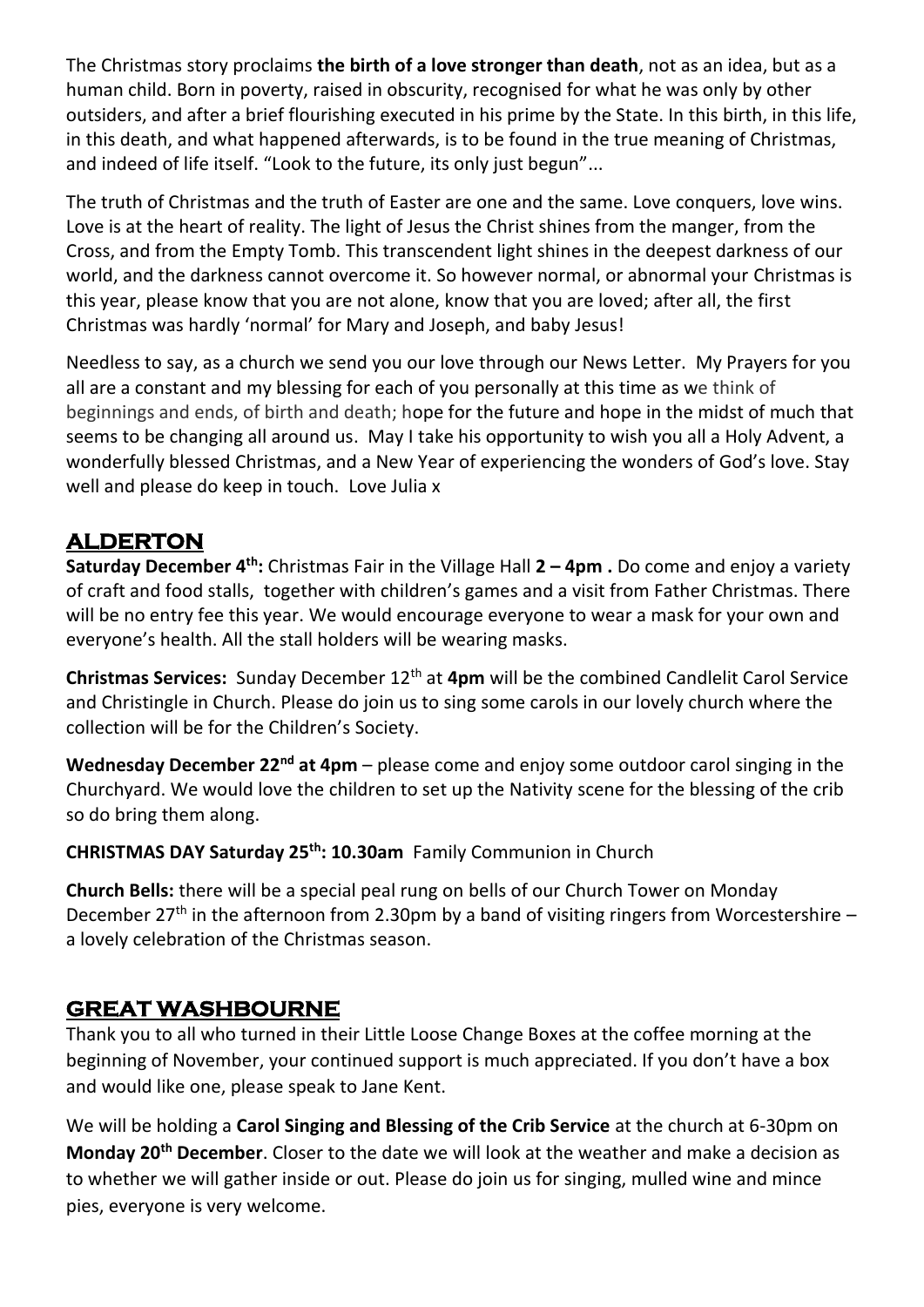## **DUMBLETON**

Everyone will be most welcome to join us, in our festively decorated church, for a **CELEBRATION OF CHRISTMAS AND CHRISTINGLE on SUNDAY 19th DECEMBER at 4pm**. We will be retelling the wonderful Nativity story through Carols, Poems and Readings. Christingles will be distributed after the last Carol and the service will end, in Candlelight, with Away in a Manger. Following a rousing chorus or two of We Wish You a Merry Christmas, you are all invited to stay and enjoy Mulled Wine, Hot Chocolate and Mince Pies. The collection, in the big orange bucket will be for The Children's Society. If any children (or adults) would like to bring along a homemade character or creature to go in our fabulous stable, you can place them in before the service starts. You can, if you wish, let us know you are coming to this service by emailing: [info@stpetersdumbleton.org.uk](mailto:info@stpetersdumbleton.org.uk) or phoning 01386 882049.

Sadly the "Elf and Safety Sisters" (the FUNdraising Team) have taken the decision to cancel the "Singalong" on the 11<sup>th</sup> December at the Village Club. Watch this space for Christmas 2022! However we will be singing and supporting the Christmas Tree Light Up at the Village Hall on December 4<sup>th</sup>.

The FUNdraisers Fabulous Christmas Hamper Raffle is still going ahead and will hopefully raise funds for church. Tickets are £2 each or 3 for £5 and you can have as many as you like! Contact Jenny M (01386 881474) who will be happy to let you have some. The draw for the lucky winner will take place after the end of the Carol Service on Dec 19<sup>th</sup>. Take note that tickets will not be on sale in church, they need to be purchased beforehand.

#### **CHRISTMAS EVE - Friday 24th: 11.15pm** Midnight Communion in Church

On **SUNDAY 2nd JANUARY** we will be holding a Relaxed New Year Service at 10.30am starting with Bacon Baps, Tea, Coffee and Conversation. Please join us as we look forward to 2022 in words, song and perhaps a few resolutions.

As yet another challenging year draws to a close the P.C.C. wish to send you greetings for the upcoming festive season. We wish you peace and joy for Christmas and hope that the New Year will bring yet more normality back into our lives. Heartfelt thanks to everyone who has helped in any way this year to keep our church operating, we are truly grateful.

#### **From the Registers:**

Holy Matrimony: 20<sup>th</sup> November Christopher James THOMPSON and Helen Marie STIRLING Internment of Ashes; 26<sup>th</sup> November. Martin Alan FERRIGE. R.I.P.

# **WORMINGTON**

**Service of 6 lessons and 6 carols – Sunday 19th December 6pm**. Mulled wine and mince pies served after the service. Do come along and enjoy some festive music and conviviality. Please let me know if you are coming to ensure we have enough mince pies! Angela Piercy 01386 584416

**Christmas Day Communion Service –** Saturday 25th December 9am. Please let me know if you would like to come along. Angela Piercy [angela.piercy@hotmail.co.uk](mailto:angela.piercy@hotmail.co.uk)

**Decorating the church for Christmas –** All are welcome to help decorate the church for our service of 6 lessons and carols, so, Saturday 18<sup>th</sup> December or morning of the 19<sup>th</sup>. With many thanks.

### *A very Merry Christmas from Wormington PCC*